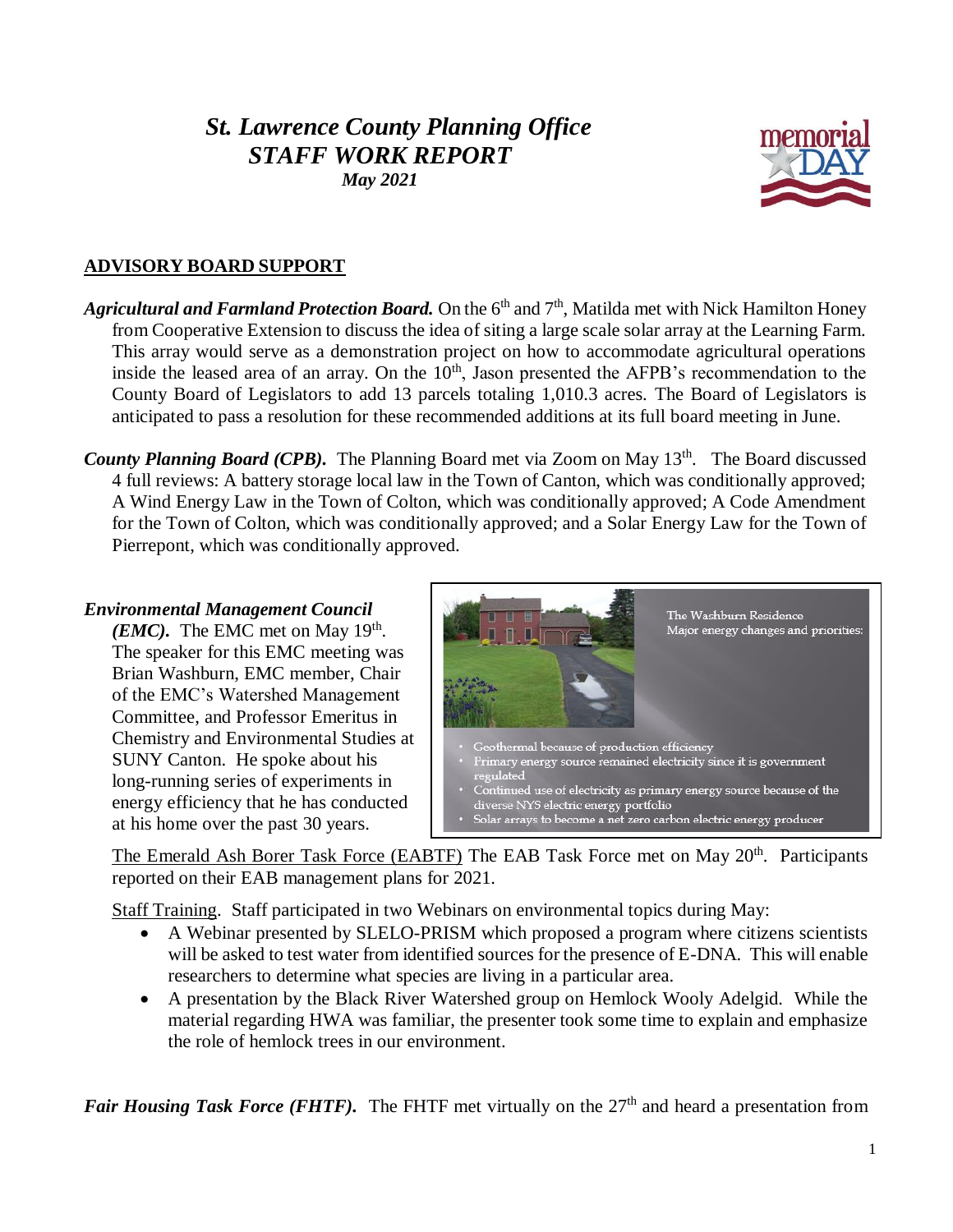Nick Hamilton Honey about NYSERDA's energy efficiency resources that are available to income qualified households, and heard an update from PJ Herne and Diana Dufresne about rent relief that will be available to tenants and landlords beginning June 1<sup>st</sup>. Matilda reviewed two proposed Fair Housing activities for 2021, with Sally Santangelo from CNY Fair Housing offering to serve as a presenter on a future Fair Housing training session.

## **BOARD OF LEGISLATORS**

- *Countywide Broadband Assessment.* Staff are working with DANC and a consultant to assess the deficiencies throughout the County. The assessment has been completed and a final report will be delivered sometime in June.
- *COVID Response.* Staff was not available to assist at vaccination PODs (Points of Distribution) during the month of May. However, mapping of COVID cases continues on a daily basis (see below).
- *Jones & Laughlin (J&L) Site.* Staff participated in a technical conference call with DEC on May 27<sup>th</sup>.
- *Space Planning.* Staff are assisting the Sheriff, District Attorney and Emergency Management Offices with space realignment.

### **COMMUNITY / ECONOMIC DEVELOPMENT**

- *Community Development Block Grants (CDBG).* The Planning Office administers three open grants: the Septic Tank Replacement Assistance Program (STRAP); the 23<sup>rd</sup> round of the Direct Homeownership Assistance Program, and the third round of its Countywide Housing Rehabilitation Program (CHRP 3).
- *Lead Hazard Abatement Program*. This \$1 million award from the US Department of Housing and Urban Development (HUD) is providing lead-based paint stabilization, or abatement assistance, to low- and moderate-income households throughout the county. In May, the Planning Office is pleased to announce that 7 units have been completed, 7 units are in process; and another 14 units are in the application/qualification pipeline.

### **GEOGRAPHIC INFORMATION SYSTEM**

- *County Enterprise GIS*. Dakota has successfully published data to the Enterprise system and has shared CPB reviewed solar projects as an interactive web mapping application. Also, a prime farmland dataset was published for public consumption and sharing.
	- <https://gis.stlawco.org/portal/home/index.html>
- *COVID-19 Mapping.* Since March 31, 2020, Dakota and Matilda have prepared daily maps for the County's Public Health Department to track positive, active, and regional cases of COVID-19.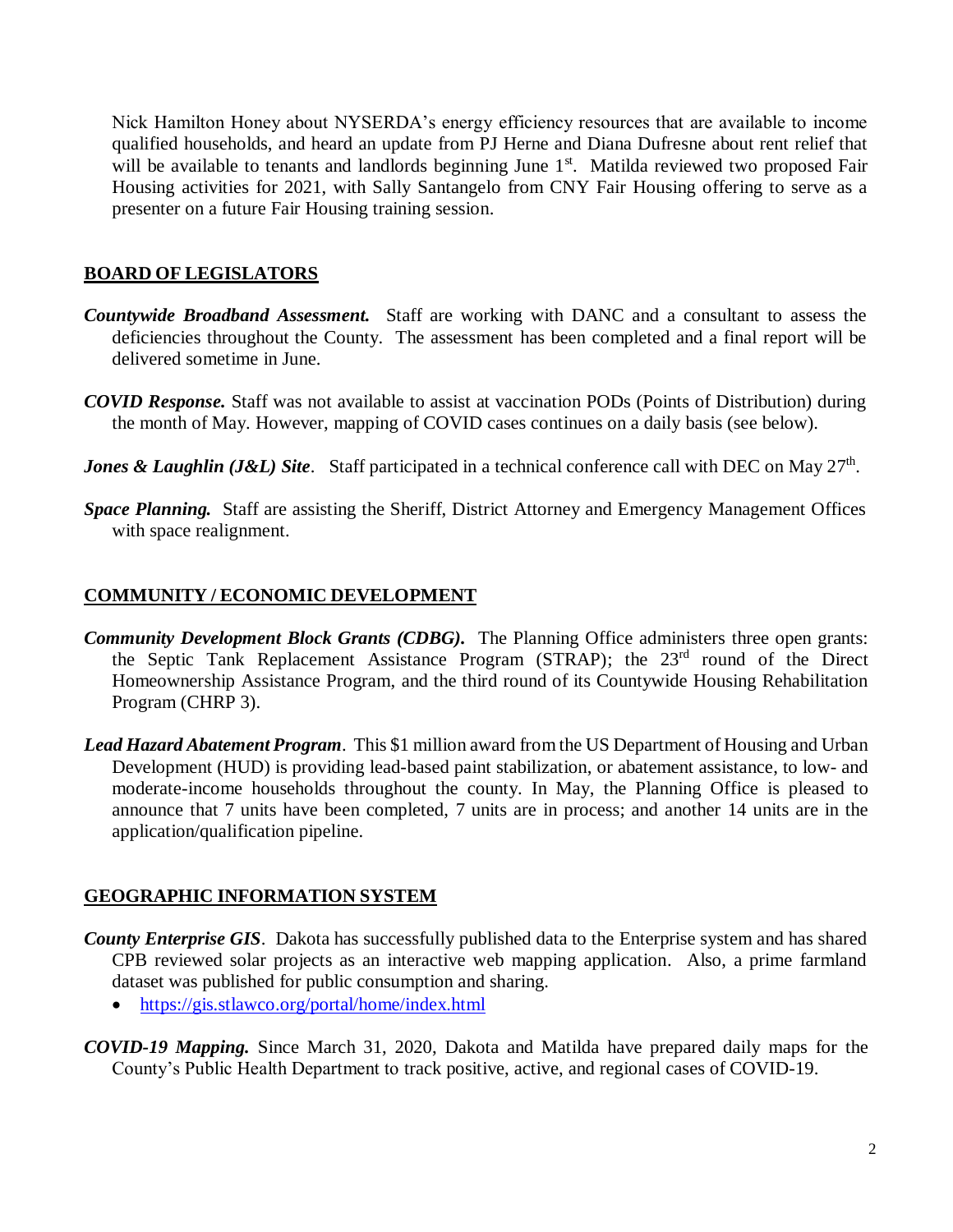Parks & Trails New York (PTNY). Staff, Dakota, is working on submitting GIS data to PTNY that highlight recreation trail infrastructure in the County. Data for this project was recently received from the County trails web application and will be submitted during summer 2021.

## **GRANTS**

- *BridgeNY.* Staff worked with County Highway to prepare applications for three bridge projects. Preapplications were submitted per the BridgeNY process and DOT comments have been returned. DOT comments were reviewed and will be incorporated into the final applications due June  $9<sup>th</sup>$ . The County secured over \$9.4 million in the last round (2018).
- *Grants Notice Distribution.* The Grants Notice is distributed to County Department Heads, Legislators, Superintendents of Schools, local municipal officials and approximately 350 additional individuals representing organizations throughout the North Country.
- *Hazard Mitigation Plan, 5-Year Update*. Staff are assisting Emergency Services with the required fiveyear update of the SLC Multi-Jurisdictional All-Hazard Mitigation Plan. County stakeholders participated in a project meeting on May 13<sup>th</sup>.
- *Septic Repair Program.* The County has been awarded \$340,000 to repair or replace deficient septic tanks along specified waterbodies in the County. A subrecipient was selected through an RFP process; resolutions authorizing the State contract and the subrecipient agreement were moved through the May Finance Committee.
- *COPS (Community Oriented Policing) Hiring Program.* Staff met with the Sheriff's Department and will be assisting on an application to this U.S. Department of Justice program; applications are due June 22<sup>nd</sup>.
- 2021 Consolidated Funding Application (CFA). The 2021 CFA round was announced in May with a deadline of July 30<sup>th</sup>. Staff will work with County Highway to prepare and submit an application to the NYSDEC's Water Quality Improvement Program (WQIP) and is in discussion about other possible projects.
- *Other.* Staff met with CCE SNAP-Ed project leader Casey Caswell and assisted with narrative for an application to the Mother Cabrini Foundation. Staff is assisting to identify funding for an Automotive Technologies project at Seaway Area Career and Technical Education Center.

### **PLANNING MATTERS**

- *North Side Energy Solar Project.* Staff is working with the County Administrator's Office and several legislators to determine what role the County may have in the review of the application for the 180 MW solar installation in the Towns of Brasher, Massena and Norfolk.
- *Town of Hammond Land Use Regulations Revisions.* Staff continues to make progress on an update to the Town and Village's land use regulations. There are two working options: zoning as a single